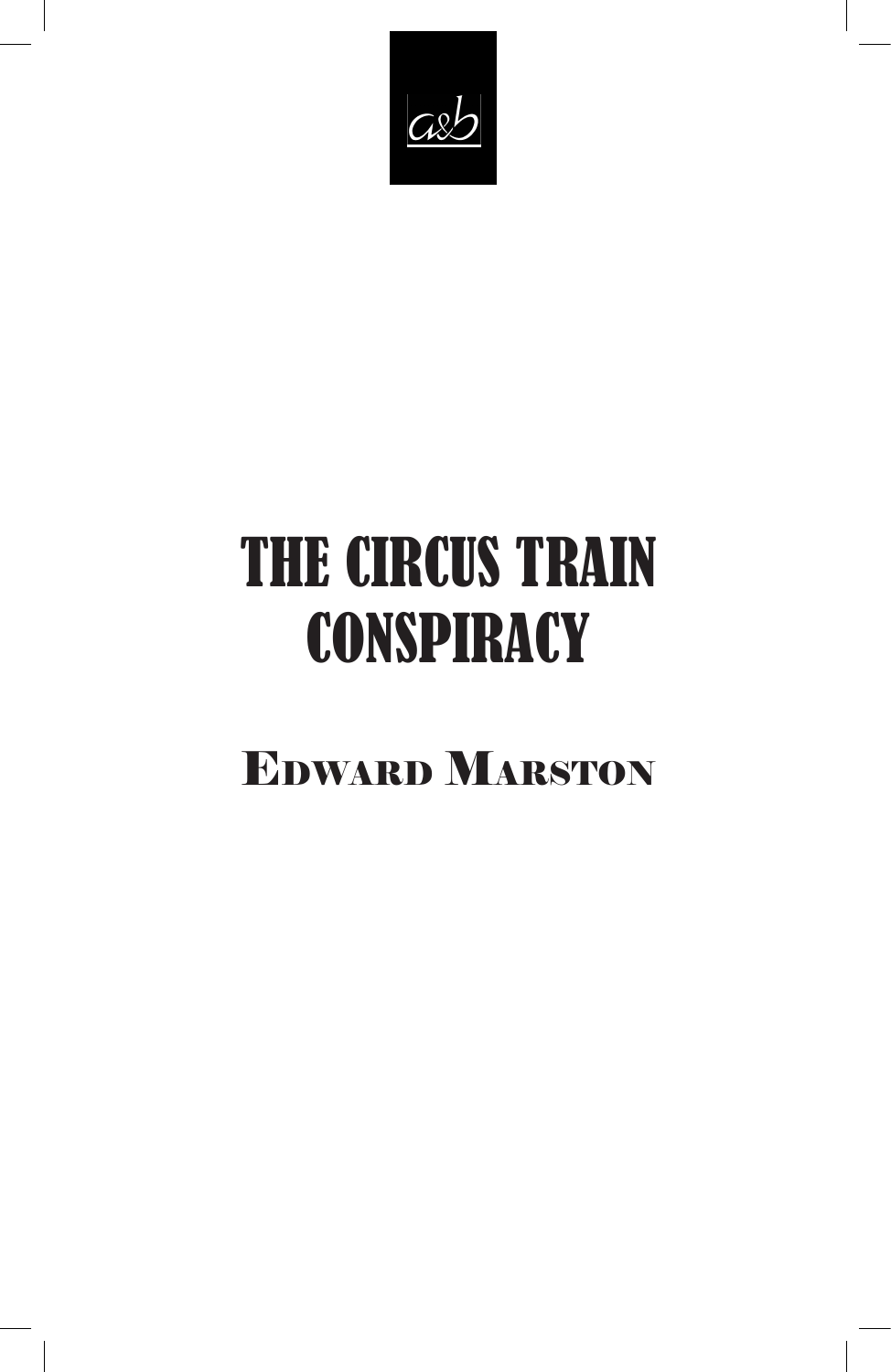Allison & Busby Limited 12 Fitzroy Mews London W1T 6DW *allisonandbusby.com*

First published in Great Britain by Allison & Busby in 2017.

Copyright © 2017 by EDWARD MARSTON

The moral right of the author is hereby asserted in accordance with the Copyright, Designs and Patents Act 1988.

> *All characters and events in this publication, other than those clearly in the public domain, are fictitious and any resemblance to actual persons, living or dead, is purely coincidental.*

All rights reserved. No part of this publication may be reproduced, stored in a retrieval system, or transmitted, in any form or by any means without the prior written permission of the publisher, nor be otherwise circulated in any form of binding or cover other than that in which it is published and without a similar condition being imposed on the subsequent buyer.

> A CIP catalogue record for this book is available from the British Library.

> > First Edition

#### ISBN 978-0-7490-2127-6

Typeset in 12.25/16 pt Adobe Garamond Pro by Allison & Busby Ltd.

The paper used for this Allison & Busby publication has been produced from trees that have been legally sourced from well-managed and credibly certified forests.

> Printed and bound by CPI Group (UK) Ltd, Croydon, CR0 4YY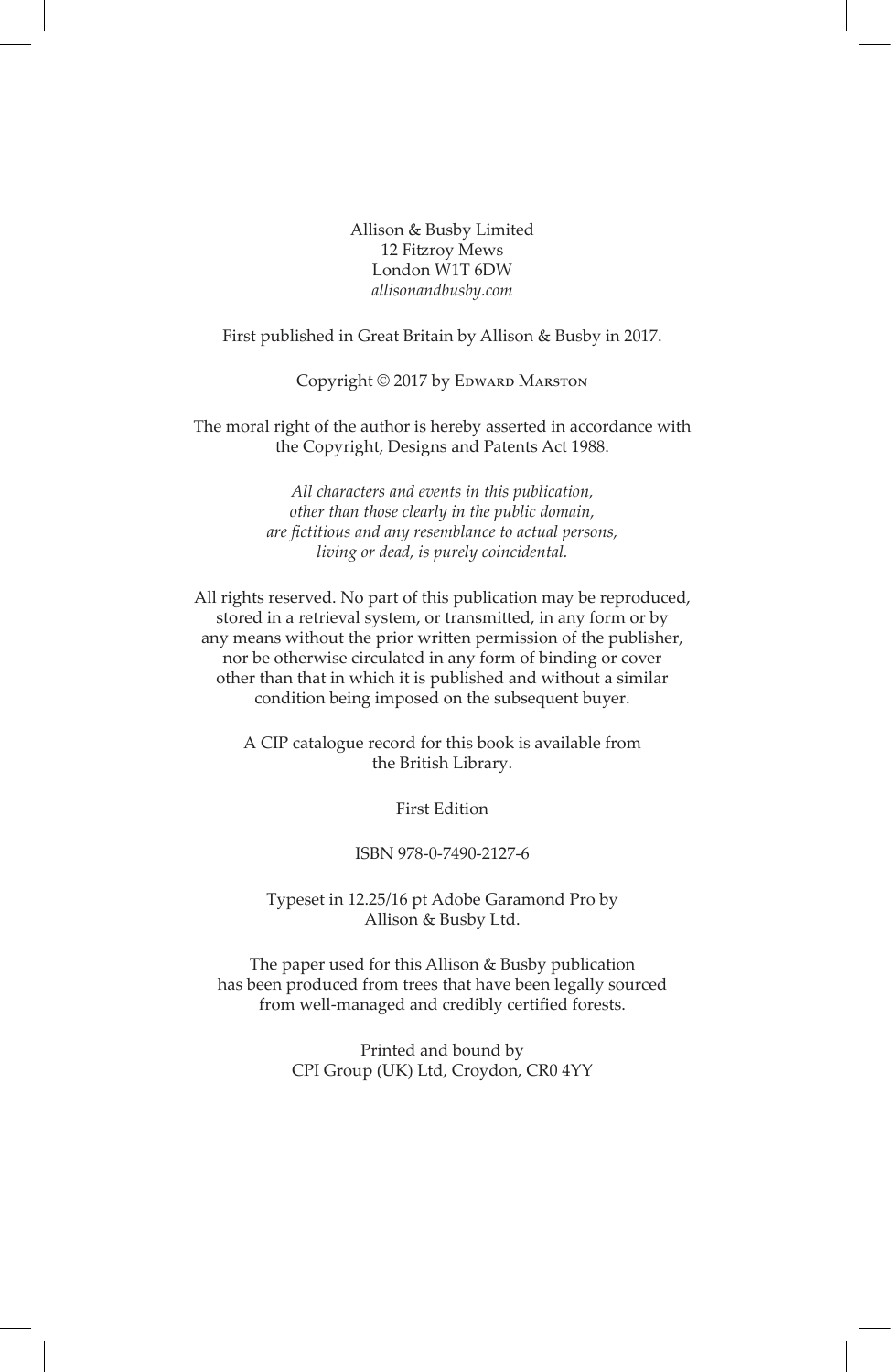### CHAPTER ONE

#### *1860*

During its stay in Carlisle, the circus had made a vast number of friends and many of them had turned up at the railway station to bid farewell to their visitors. The crowd consisted largely of cheering women, grateful for the thrilling entertainment they and their families had enjoyed, and tearful children, overwhelmed by a sense of loss and fearing that it might be an eternity before a circus of such size and quality visited the area again. While they were diverted by the sight of the animals being loaded – sometimes with great difficulty – into wagons, they were disappointed to see no sign of the clowns who'd brought so much merriment to Cumberland. Without realising it, however, they'd already rubbed shoulders with them on the platform as the men, without their make-up and garish costumes, boarded the train.

The noise was deafening. The hiss of steam, the slamming of carriage doors and the continuous hubbub of well-wishers were amplified by the cacophony set up by protesting horses and mutinous lions. When the whistle blew to signal departure, there was a scornful reply from Rosie the elephant, trumpeting her displeasure at being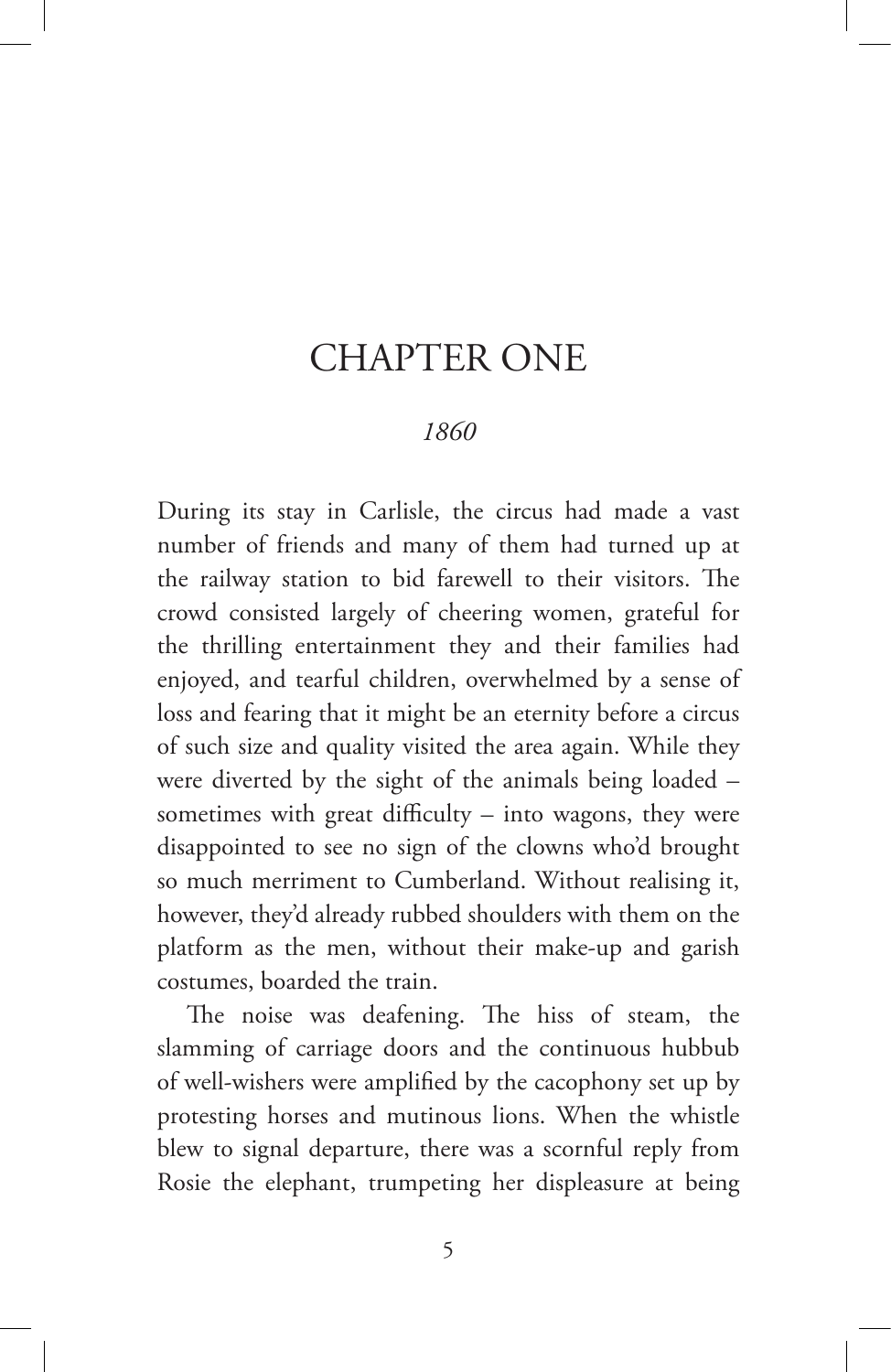forced to leave the comfort of the compound they'd built for her. Waved off by the crowd, the first of the two trains pulled away with a rising chorus of dissent from the stock wagons. It was going to be an ear-splitting journey.

Mauro Moscardi, the owner of Moscardi's Magnificent Circus, sat back in a first-class compartment and pulled on a cigar. He was a short, portly, still handsome man of middle years with a swarthy complexion and a twirling moustache. When he was acting as ringmaster, he seemed to grow in stature and had a booming voice that could reach everyone in the audience, no matter how large it might be. Having been born and brought up in England, he could speak the language perfectly. Yet when he was among strangers, he preferred to use a bogus Italian accent supplemented by expressive gesticulations. Alone with his wife, no pretence was needed.

'I still can't get used to travelling by train,' he said, peevishly.

'Railways have been a blessing to us,' she argued. 'When your father was on tour with the circus, he was lucky if they made seven or eight miles a day. Bad weather slowed them down even more.'

'But he was carrying on a *tradition*, my love, and tradition is everything in the world of circus.'

'Would you rather ride to Newcastle in our caravan? It's about sixty miles away. This train will get us there by noon.'

'What's the rush? We're going through beautiful countryside. We'd enjoy it much more if we took our time.'

'And you'd never stop complaining how slowly we moved,' she said with a smile. 'You must learn to accept progress, Mauro.'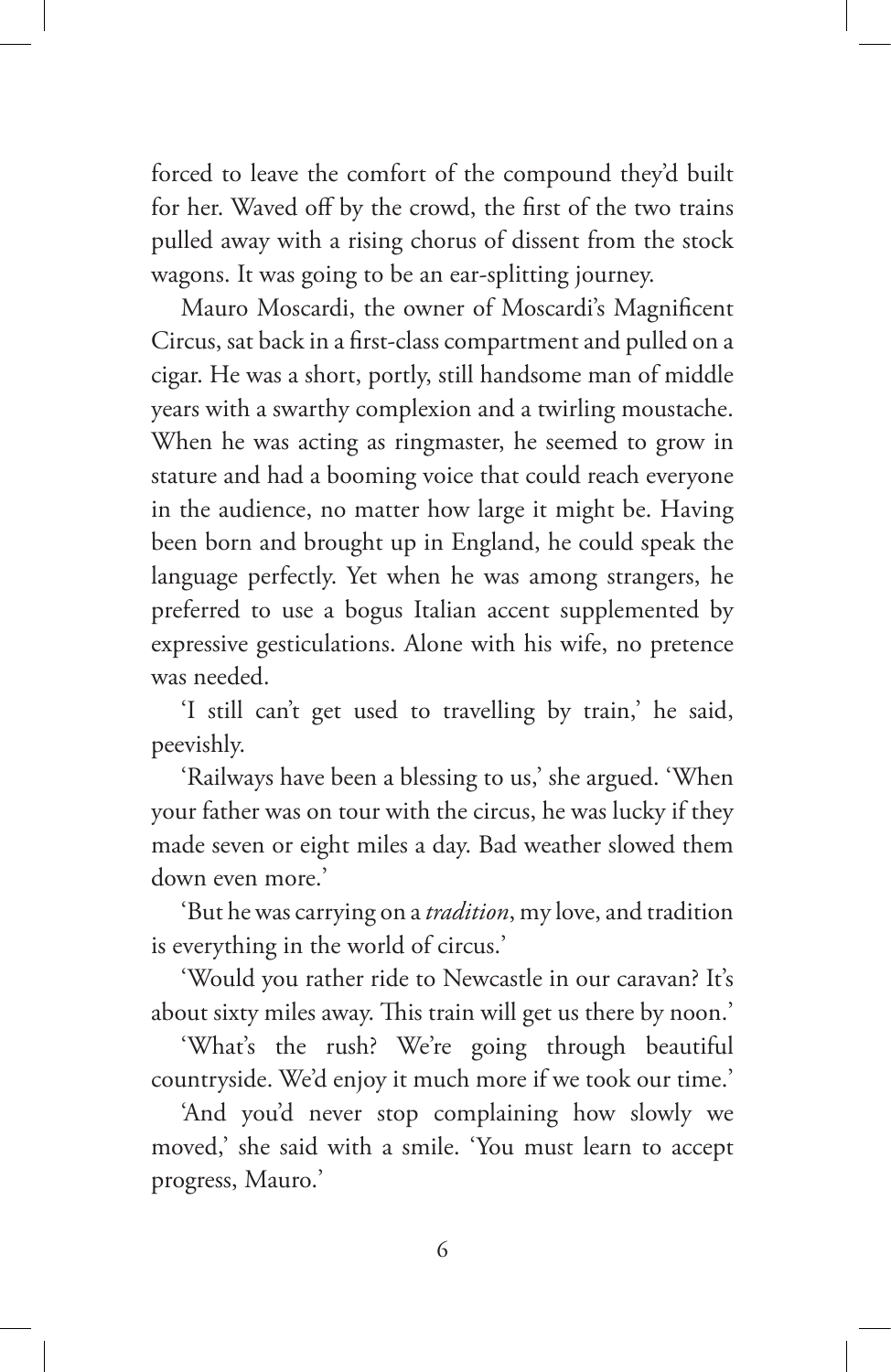'Tradition is more important.'

'Your father would've loved railways – God rest his soul!' But her husband was no longer listening because he'd just glanced out of the window and been captivated by the glorious landscape on view. It was quite stunning. Anne gave his arm an affectionate squeeze. Now approaching fifty, she'd somehow preserved the startling prettiness that had caught his eye when he'd first seen her. She was a promising young acrobat in those days and the subject of constant male attention. To the consternation of her other suitors, Mauro Moscardi had wooed and won her with the promise that they would one day run the circus together. She had never, for a moment, regretted marrying him.

The only other occupant of the compartment was her dog, the Princess of Pomerania, a small poodle with eyes that sparkled with intelligence and with a fluffy white mane around her neck thrown into relief by the well-clipped body. Anne and the Princess were amongst the most popular performers. In a circus dominated by equestrian acts, they were also a welcome variation from the general fare. Nestling against her mistress, the dog gave an elaborate yawn before closing her eyes. While the animal was her most prized possession, Anne Moscardi was also travelling with her jewellery. It was locked away securely in the large strongbox standing on the floor. After a long and profitable visit to Carlisle, it also contained a substantial amount of money.

Moscardi eventually turned his head away from the window.

'Gianni is to blame,' he decided.

'Your brother is a genius.'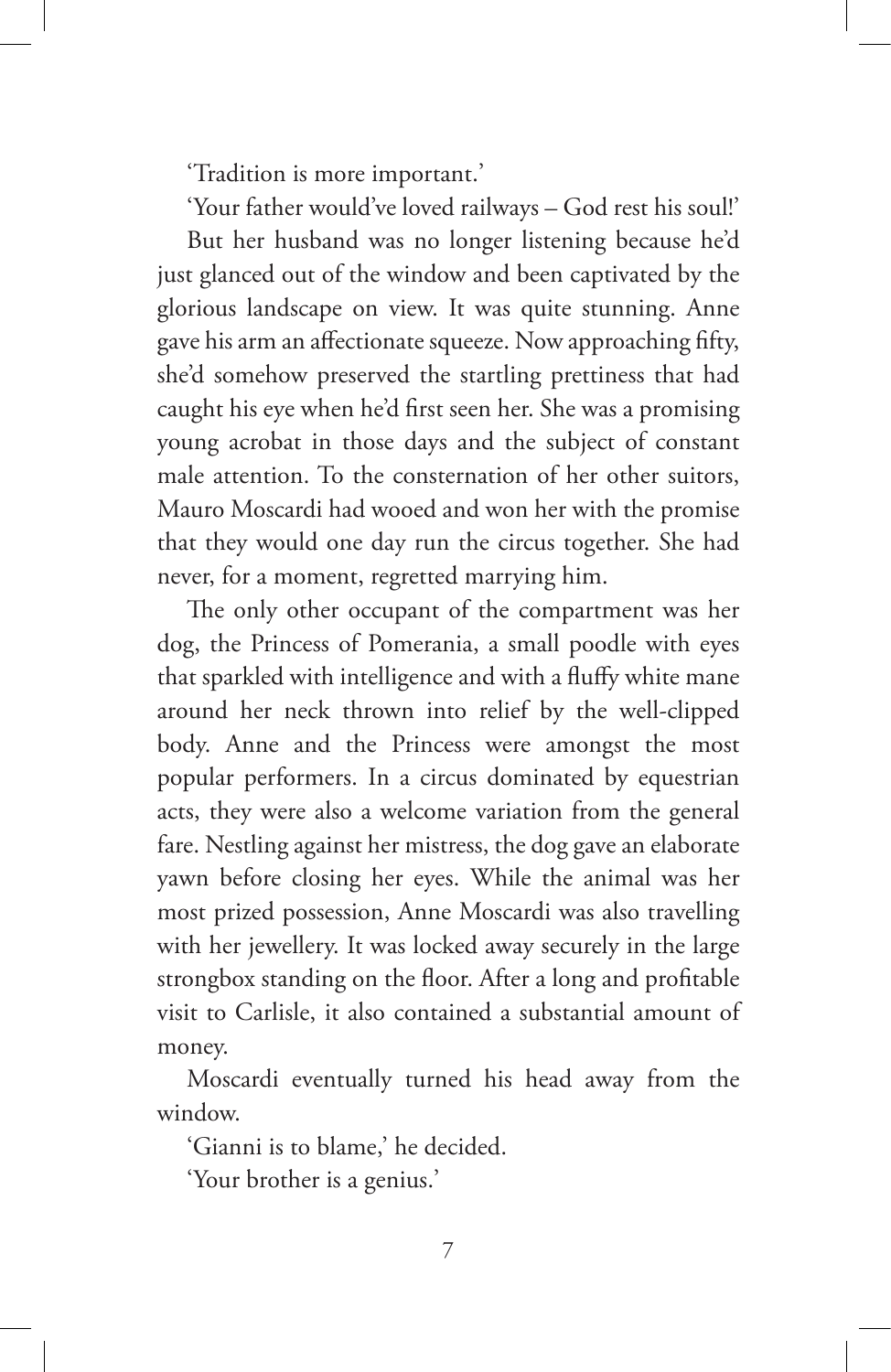'We should never have let him go to America.'

'The months he spent there with a circus was a revelation,' she said. 'They not only travelled everywhere by train, they performed in a marquee that was easy to transport. Most of our rivals only visit towns that have a big hall or amphitheatre they can use, so there's a limit to the places where they can perform. Since we are now under canvas, Moscardi's Magnificent Circus can go *anywhere*. All we need is an open patch of land.'

'The marquee flaps in a high wind.'

'It's safe and secure.'

'I preferred the wooden structure we used to put up ourselves.'

'It had its virtues,' she conceded, 'but it took an age to erect. Also, it was too similar to the one used by Pablo Fanque's Circus and look what happened to that. The timber balcony collapsed during a performance in Leeds, killing his wife and causing serious injuries to hundreds of people.'

'That was a freak accident.'

'It was also a warning to others. Canvas is best, Mauro.'

'That's a matter of opinion,' he murmured.

'The marquee has brought us luck. Since we started using it, we've never had the slightest trouble.'

'Don't tempt Providence.'

'You always say that.'

'I can't help being superstitious, Anne. It's in my blood.'

She leant across to give him a peck on the cheek then turned her attention to the scenery outside. At their request, the hired train was travelling at a moderate pace out of consideration for their precious livestock. In earlier days, cattle, sheep, pigs and poultry were taken to market in open pens but roofs had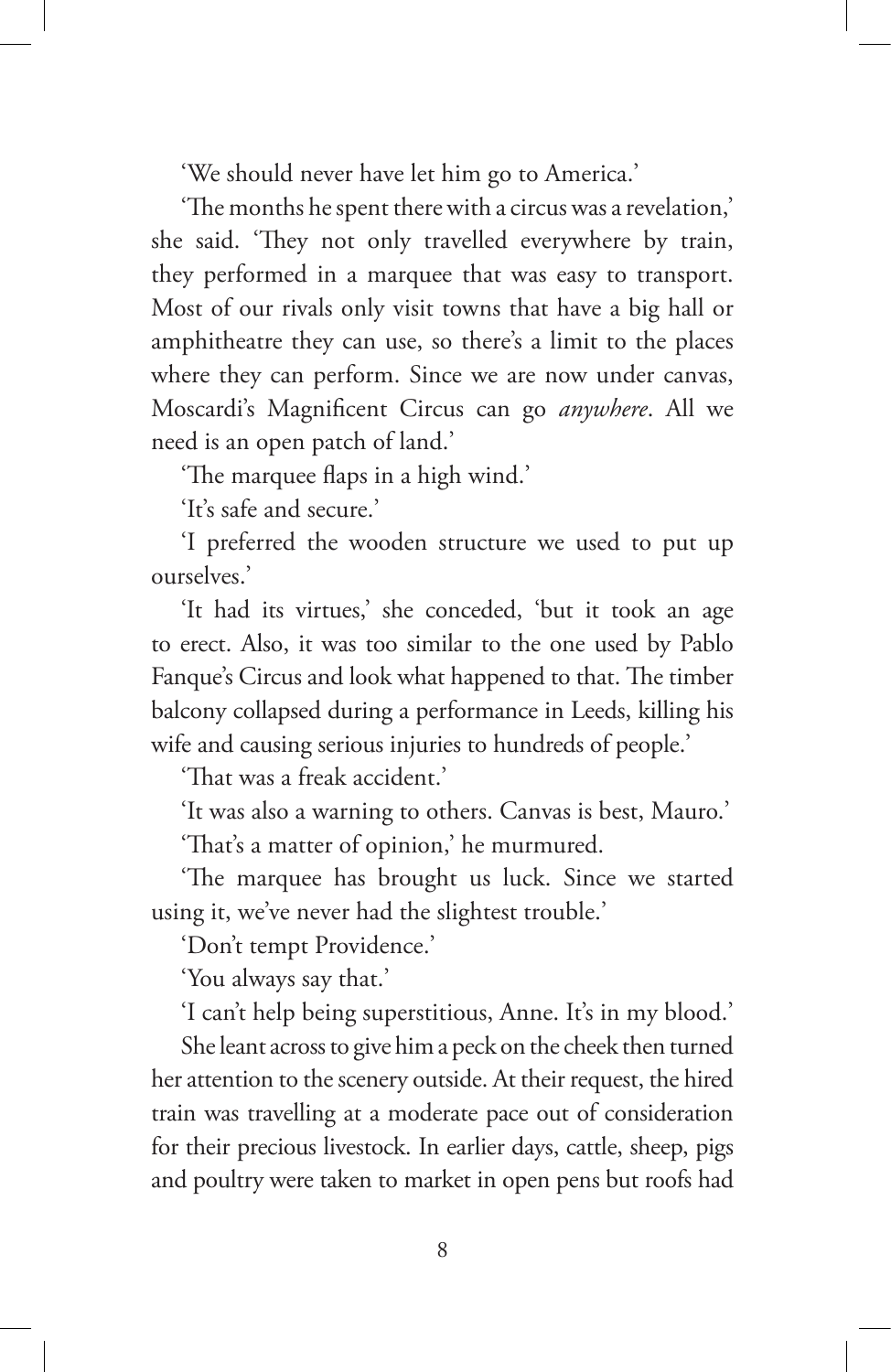now been added to many of the wagons. The circus horses therefore travelled in relative comfort, with straw at their feet and hay nets to keep them well fed during the journey. Locked in their cages, the lions were also under cover.

Rosie the elephant was the only animal in an open wagon. It was at the rear of the train next to the brake van. The sight of such a large and rare creature caused great interest in every station they passed through. Everyone on the platforms stared in wonder and waved. Labourers in the fields stopped to gape open-mouthed. At one point, when Rosie lifted her trunk and bellowed aloud, she frightened a herd of sheep so much that they scampered over the hillside to escape being trampled to death by the fearsome monster rolling towards them.

The train went on through open countryside filled with scenic delights. Fells, crags, streams, woodland, castles, churches, quaint cottages and sumptuous manor houses went past and the vestiges of Hadrian's Wall came frequently into view. One by one, stations of varying sizes popped up – Scotby, Wetheral, How Mill, Milton, Low Row, Rose Hill, Greenhead, Haltwhistle, Bardon Mill and Haydon Bridge where they crossed the South Tyne river. Moscardi and his wife were now in Northumberland.

Anne eventually broke the long silence.

'This is the way to travel,' she said, expansively. 'We don't have to ride along bad roads the way we used to and camp overnight like Gypsies. That's all in the past. We can travel in style now.'

'It's too expensive.'

'I think it's worth every penny.'

'Well, I don't.'

'Sit back and relax, Mauro. We worked hard in Carlisle.